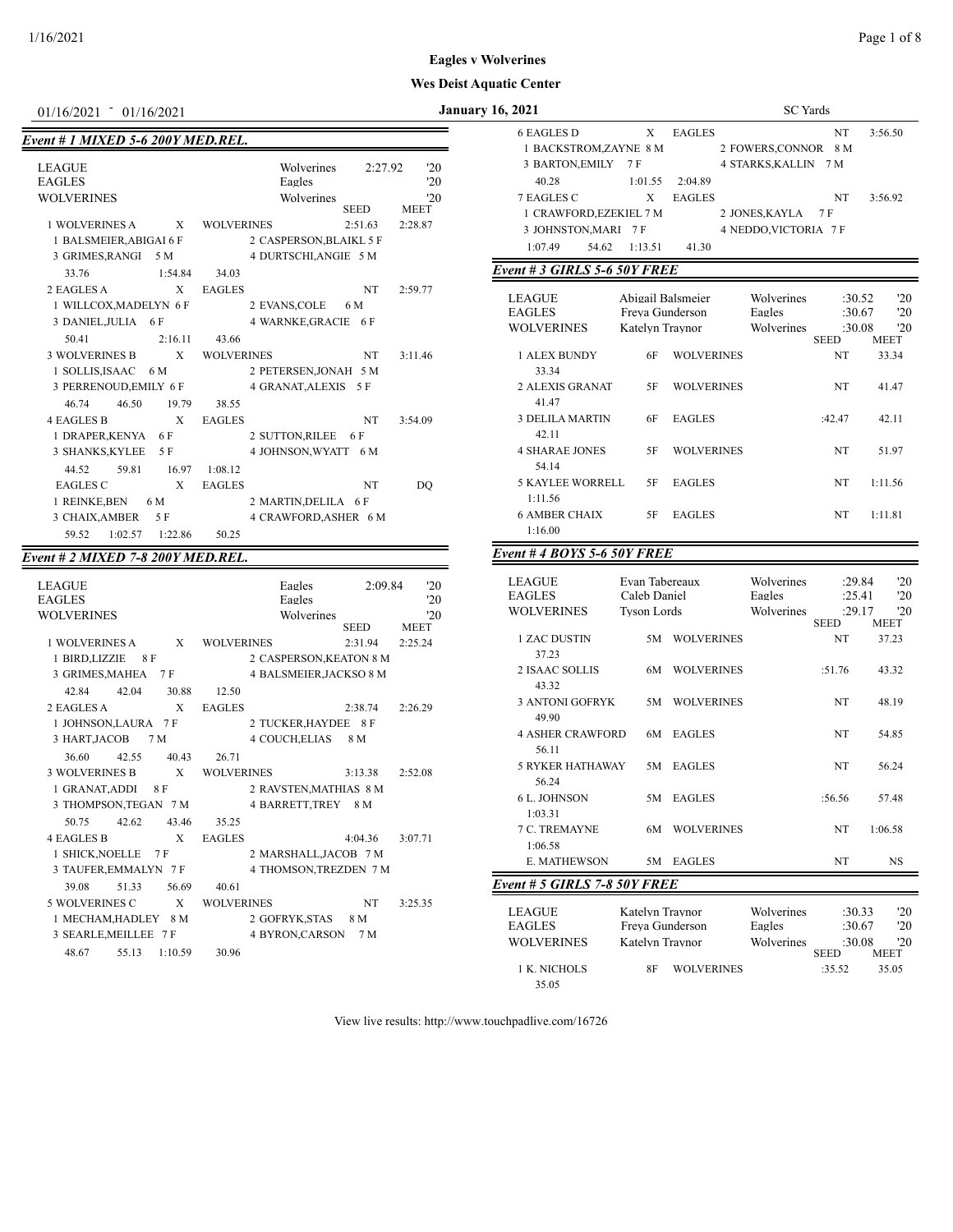| $01/16/2021 - 01/16/2021$          |                                    |                   |                      |                                 |                           | <b>January 16, 2021</b>                                                          | <b>SC</b> Yards          |
|------------------------------------|------------------------------------|-------------------|----------------------|---------------------------------|---------------------------|----------------------------------------------------------------------------------|--------------------------|
| <b>2 DAHNA COOPER</b><br>35.73     | 8F                                 | <b>EAGLES</b>     |                      | :37.14                          | 35.73                     | 7M EAGLES<br><b>12 KALLIN STARKS</b><br>1:02.26                                  |                          |
| 3 HOPE LARSON<br>36.81             | 8F                                 | <b>EAGLES</b>     |                      | :41.96                          | 36.81                     | <b>13 CONNOR FOWERS</b><br>8M EAGLES<br>1:02.90                                  | 1:2                      |
| <b>4 JASMYN LISH</b><br>39.05      | 7F                                 | <b>EAGLES</b>     |                      | :35.48                          | 39.05                     | Event # 7 GIRLS 5-6 100Y I.M.                                                    |                          |
| <b>5 DANIKA MARTIN</b><br>39.08    | 7F                                 | <b>EAGLES</b>     |                      | :42.69                          | 39.08                     | <b>LEAGUE</b><br>Abigail Balsmeier<br><b>EAGLES</b><br>Eagles<br>Freva Gunderson | Wolverines               |
| <b>6 CAMEREN LEA</b><br>42.44      | 7F                                 | <b>WOLVERINES</b> |                      | NT                              | 41.75                     | <b>WOLVERINES</b><br>Katelyn Travnor                                             | Wolverines<br><b>SEI</b> |
| 7 M. DOUGLASS<br>43.12             | 7F                                 | <b>WOLVERINES</b> |                      | :59.86                          | 43.12                     | 1 A. BALSMEIER<br>6F<br><b>WOLVERINES</b><br>32.27<br>39.91                      | 1:1                      |
| <b>8 VICTORIA NEDDO</b><br>43.83   | 7F                                 | <b>EAGLES</b>     |                      | NT                              | 43.83                     | 2 JULIA DANIEL<br><b>EAGLES</b><br>6F<br>38.15<br>43.52                          | 1:3                      |
| 9 MIA SHUMWAY<br>45.22             | 8F                                 | <b>WOLVERINES</b> |                      | NT                              | 44.18                     | <b>3 KENYA DRAPER</b><br><b>EAGLES</b><br>6F<br>55.94<br>45.18                   |                          |
| 10 JENNA DEWEY<br>47.05            | 8F                                 | <b>WOLVERINES</b> |                      | :55.84                          | 47.05                     | <b>4 B. CASPERSON</b><br>5F<br><b>WOLVERINES</b><br>50.89<br>1:02.74             |                          |
| <b>11 HANNAH HUNTER</b><br>47.58   | 7F                                 | <b>WOLVERINES</b> |                      | :49.28                          | 47.58                     | <b>5 GRACIE WARNKE</b><br><b>EAGLES</b><br>6F<br>53.26<br>1:04.60                | 2:0                      |
| <b>12 MEILLEE SEARLE</b><br>47.63  | 7F                                 | <b>WOLVERINES</b> |                      | NT                              | 47.63                     | <b>6 E. PERRENOUD</b><br><b>WOLVERINES</b><br>6F<br>1:01.11<br>1:02.65           |                          |
| 13 K. GERRITSEN<br>1:08.07         | 7F                                 | <b>EAGLES</b>     |                      | NT                              | 56.64                     | 7 RILEE SUTTON<br>6F<br><b>EAGLES</b><br>1:03.82<br>1:11.48                      | 2:2                      |
| 14 B. BAILEY<br>1:09.25            | 7F                                 | <b>EAGLES</b>     |                      | 1:09.73                         | 1:09.25                   | Event # 8 BOYS 5-6 100Y I.M.                                                     |                          |
| <b>Event # 6 BOYS 7-8 50Y FREE</b> |                                    |                   |                      |                                 |                           | <b>LEAGUE</b><br>Preston McDaniel                                                | Wolverines               |
|                                    |                                    |                   |                      |                                 |                           | <b>EAGLES</b><br>Caleb Daniel<br>Eagles                                          |                          |
| <b>LEAGUE</b>                      | Caleb Daniel                       |                   | Eagles               | :25.41                          | '20                       | <b>WOLVERINES</b><br>Preston McDaniel                                            | Wolverines<br><b>SEI</b> |
| <b>EAGLES</b><br><b>WOLVERINES</b> | Caleb Daniel<br><b>Tyson Lords</b> |                   | Eagles<br>Wolverines | :25.41<br>:29.17<br><b>SEED</b> | '20<br>'20<br><b>MEET</b> | <b>1 EVAN TABEREAUX</b><br>6M WOLVERINES<br>34.75<br>42.77                       | 1:1                      |
| 1 KAI DURTSCHI<br>30.86            |                                    | 7M WOLVERINES     |                      | :34.62                          | 30.86                     | 2 ANGIE DURTSCHI<br>5M WOLVERINES<br>39.29<br>45.37                              |                          |
| 2 TYLER CROMWELL<br>32.91          |                                    | 7M WOLVERINES     |                      | :36.74                          | 32.91                     | <b>3 COLE EVANS</b><br>6M EAGLES<br>45.60<br>41.43                               |                          |
| <b>3 BLAIR SORENSEN</b><br>51.02   |                                    | 8M EAGLES         |                      | NT                              | 37.52                     | <b>4 G. CASPERSON</b><br>6M WOLVERINES<br>42.94<br>49.03                         |                          |
| <b>4 TREY BARRETT</b><br>38.73     |                                    | 8M WOLVERINES     |                      | :39.97                          | 37.57                     | 5 JONAH PETERSEN<br>5M WOLVERINES<br>47.96<br>1:30.98                            |                          |

5 JACOB MARSHALL 7M EAGLES :42.26 38.58

6 HUDSON PRIGGE 8M EAGLES NT 39.93

7 HADLEY MECHAM 8M WOLVERINES :49.59 41.23

8 Z. BACKSTROM 8M EAGLES NT 41.58

9 NATE BARRETT 8M WOLVERINES :48.27 47.32

10 STAS GOFRYK 8M WOLVERINES :57.91 57.02

11 DEACON LABRUM 7M WOLVERINES NT 57.32

38.58

39.93

41.23

47.04

47.32

59.29

57.32

| iauv Utniti                                      |                                  |                   |                      |                        |                     |
|--------------------------------------------------|----------------------------------|-------------------|----------------------|------------------------|---------------------|
| 16, 2021                                         |                                  |                   | <b>SC</b> Yards      |                        |                     |
| <b>12 KALLIN STARKS</b><br>1:02.26               | 7M                               | <b>EAGLES</b>     |                      | NT                     | 1:02.26             |
| <b>13 CONNOR FOWERS</b><br>1:02.90               | 8M                               | <b>EAGLES</b>     |                      | 1:23.77                | 1:02.90             |
| Event # 7 GIRLS 5-6 100Y I.M.                    |                                  |                   |                      |                        |                     |
| LEAGUE                                           | Abigail Balsmeier                |                   | Wolverines           | 1:18.93                | '20                 |
| <b>EAGLES</b>                                    | Freya Gunderson                  |                   | Eagles               | 1:17.83                | '20                 |
| WOLVERINES                                       | Katelyn Traynor                  |                   | Wolverines           | 1:15.83                | '20                 |
|                                                  |                                  |                   |                      | <b>SEED</b>            | MEET                |
| 1 A. BALSMEIER<br>32.27<br>39.91                 | 6F                               | <b>WOLVERINES</b> |                      | 1:18.93                | 1:12.18             |
| 2 JULIA DANIEL<br>38.15<br>43.52                 | 6F                               | <b>EAGLES</b>     |                      | 1:31.68                | 1:21.67             |
| <b>3 KENYA DRAPER</b><br>45.18<br>55.94          | 6F                               | <b>EAGLES</b>     |                      | NT                     | 1:41.12             |
| <b>4 B. CASPERSON</b><br>50.89<br>1:02.74        | 5F                               | <b>WOLVERINES</b> |                      | NT                     | 1:46.89             |
| <b>5 GRACIE WARNKE</b><br>53.26<br>1:04.60       | 6F                               | <b>EAGLES</b>     |                      | 2:09.79                | 1:57.86             |
| <b>6 E. PERRENOUD</b><br>1:01.11<br>1:02.65      | 6F                               | <b>WOLVERINES</b> |                      | NT                     | 2:03.76             |
| <b>7 RILEE SUTTON</b><br>1:03.82<br>1:11.48      | 6F                               | <b>EAGLES</b>     |                      | 2:26.99                | 2:13.09             |
| Event # 8 BOYS 5-6 100Y I.M.                     |                                  |                   |                      |                        |                     |
|                                                  |                                  |                   |                      |                        |                     |
| LEAGUE<br><b>EAGLES</b>                          | Preston McDaniel<br>Caleb Daniel |                   | Wolverines<br>Eagles | 1:11.97<br>1:02.73     | $20^{\circ}$<br>'20 |
| <b>WOLVERINES</b>                                | Preston McDaniel                 |                   | Wolverines           | 1:14.28<br><b>SEED</b> | '20<br>MEET         |
| 1 EVAN TABEREAUX<br>34.75<br>42.77               | 6M                               | <b>WOLVERINES</b> |                      | 1:16.82                | 1:17.52             |
| <b>2 ANGIE DURTSCHI</b><br>39.29<br>45.37        | 5M                               | <b>WOLVERINES</b> |                      | NT                     | 1:24.66             |
| <b>3 COLE EVANS</b><br>41.43<br>45.60            | 6M                               | <b>EAGLES</b>     |                      | NT                     | 1:27.03             |
| <b>4 G. CASPERSON</b><br>42.94<br>49.03          | 6M                               | <b>WOLVERINES</b> |                      | NT                     | 1:31.97             |
| 5 JONAH PETERSEN<br>1:30.98                      | 5M                               | <b>WOLVERINES</b> |                      | NT                     | 1:38.17             |
| 47.96<br><b>BEN BACZUK</b><br>1:35.02<br>1:12.65 | 6M                               | <b>EAGLES</b>     |                      | NT                     | DQ                  |
|                                                  |                                  |                   |                      |                        |                     |
| Event # 9 GIRLS 7-8 100Y I.M.                    |                                  |                   |                      |                        |                     |
| LEAGUE                                           | <b>Kinley Friess</b>             |                   | Wolverines           | 1:13.18                | '20                 |
| EAGLES                                           | Freva Gunderson                  |                   | Eagles               | 1:17.83                | '20                 |
| <b>WOLVERINES</b>                                | Katelyn Traynor                  |                   | Wolverines           | 1:15.83<br>SEED        | '20<br>MEET         |
| 1 MAHEA GRIMES<br>34.25<br>43.24                 | 7F                               | <b>WOLVERINES</b> |                      | 1:23.12                | $1:17.49$ *         |
| 2 LAURA JOHNSON<br>37.80<br>42.38                | 7F                               | <b>EAGLES</b>     |                      | 1:21.49                | 1:20.18             |

3 ADDI GRANAT 8F WOLVERINES 1:47.41 1:39.45

4 LEAH COUCH 8F WOLVERINES NT 1:43.51

View live results: http://www.touchpadlive.com/16726

47.75 51.70

49.30 54.21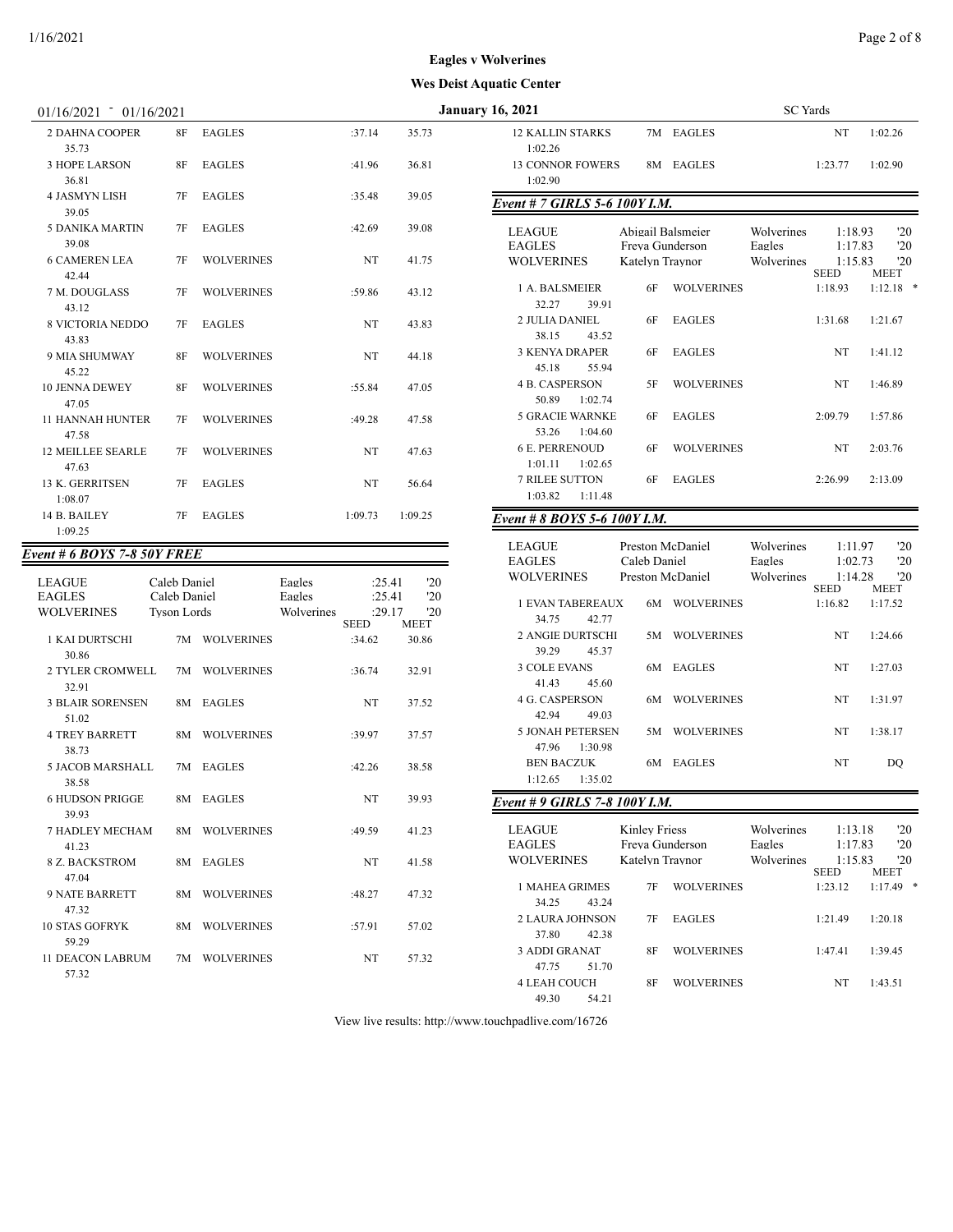| 01/10/2021                                             | 01/10/2021                     |                   |                  |                       |             |
|--------------------------------------------------------|--------------------------------|-------------------|------------------|-----------------------|-------------|
| 5 EMMALYN TAUFER                                       | 7F                             | <b>EAGLES</b>     |                  | 1:52.87               | 1:46.52     |
| 51.85<br>54.67<br><b>6 KAYLA JONES</b>                 | 7F                             | <b>EAGLES</b>     |                  | 2:09.87               | 1:56.49     |
| 54.00<br>7 MARI JOHNSTON                               | 7F                             | <b>EAGLES</b>     |                  | NT                    | 2:19.99     |
| 1:11.89<br>1:08.10<br>NOELLE BLACK<br>58.18<br>1:02.46 | 7F                             | <b>WOLVERINES</b> |                  | NT                    | DQ          |
| Event # 10 BOYS 7-8 100Y I.M.                          |                                |                   |                  |                       |             |
|                                                        |                                |                   |                  |                       |             |
| LEAGUE<br><b>EAGLES</b>                                | Caleb Daniel<br>Caleb Daniel   |                   | Eagles<br>Eagles | 1:02.73<br>1:02.73    | '20<br>'20  |
| <b>WOLVERINES</b>                                      | Preston McDaniel               |                   | Wolverines       | 1:14.28               | '20         |
|                                                        |                                |                   |                  | <b>SEED</b>           | MEET        |
| 1 K. CASPERSON<br>41.57<br>43.97                       | 8M                             | <b>WOLVERINES</b> |                  | 1:26.57               | 1:25.54     |
| 2 TOMMY SMITH<br>40.35<br>45.30                        | 7M                             | <b>WOLVERINES</b> |                  | 1:31.01               | 1:25.65     |
| 3 JACOB HART<br>41.60<br>45.12                         | 7M                             | <b>EAGLES</b>     |                  | 1:39.00               | 1:26.72     |
| <b>4 M. RAVSTEN</b><br>42.77<br>49.41                  | 8M                             | <b>WOLVERINES</b> |                  | 1:51.62               | 1:32.18     |
| 5 EDDIE CRAMER<br>45.32                                | 7M                             | <b>EAGLES</b>     |                  | 1:47.25               | 1:34.93     |
| <b>6 PETER MCKEE</b><br>50.23                          | 7M                             | <b>EAGLES</b>     |                  | 1:54.35               | 1:43.71     |
| 7 I. HUSKINSON<br>1:52.19                              | 8M                             | <b>WOLVERINES</b> |                  | NT                    | 1:52.19     |
| 8 T. BACKSTROM<br>52.61<br>1:05.43                     | 8М                             | <b>EAGLES</b>     |                  | NT                    | 1:58.04     |
| Event # 11 GIRLS 5-6 50Y BACK                          |                                |                   |                  |                       |             |
|                                                        |                                |                   |                  |                       |             |
| LEAGUE                                                 | Abigail Balsmeier              |                   | Wolverines       | :36.63                | '20         |
| <b>EAGLES</b>                                          | Freya Gunderson                |                   | Eagles           | :37.28                | '20         |
| <b>WOLVERINES</b>                                      | Katelyn Traynor                |                   | Wolverines       | :35.05<br><b>SEED</b> | '20<br>MEET |
| 1 ALEX BUNDY<br>39.12                                  | 6F                             | <b>WOLVERINES</b> |                  | NT                    | 39.12       |
| 2 ALEXIS GRANAT<br>51.60                               | 5F                             | <b>WOLVERINES</b> |                  | NT                    | 51.60       |
| 3 BROOKLYN COUCH<br>52.81                              | 6F                             | <b>WOLVERINES</b> |                  | NT                    | 52.81       |
| <b>4 DANICA THOMSON</b><br>1:01.25                     | 6F                             | <b>EAGLES</b>     |                  | NT                    | 1:01.25     |
| 5 KORTNEE SHANKS<br>1:08.36                            | 5F                             | <b>EAGLES</b>     |                  | NT                    | 1:08.36     |
| <b>6 KAYLEE WORRELL</b><br>1:13.73                     | 5F                             | <b>EAGLES</b>     |                  | NT                    | 1:13.73     |
| <b>7 AMBER CHAIX</b><br>1:16.66                        | 5F                             | <b>EAGLES</b>     |                  | NT                    | 1:16.66     |
| Event # 12 BOYS 5-6 50Y BACK                           |                                |                   |                  |                       |             |
|                                                        |                                |                   | Wolverines       |                       |             |
| <b>LEAGUE</b><br><b>EAGLES</b>                         | Evan Tabereaux<br>Caleb Daniel |                   | Eagles           | :35.71<br>:29.16      | '20<br>20   |
| <b>WOLVERINES</b>                                      | Evan Tabereaux                 |                   | Wolverines       | :34.23                | 20          |

| 01/16/2021 01/16/2021       |                   |                   |            |             |         |             | <b>January 16, 2021</b>       |                      |                   | <b>SC</b> Yards |                       |             |
|-----------------------------|-------------------|-------------------|------------|-------------|---------|-------------|-------------------------------|----------------------|-------------------|-----------------|-----------------------|-------------|
| <b>5 EMMALYN TAUFER</b>     | 7F                | <b>EAGLES</b>     |            | 1:52.87     | 1:46.52 |             |                               |                      |                   |                 | <b>SEED</b>           | <b>MEET</b> |
| 54.67<br>51.85              |                   |                   |            |             |         |             | 1 RANGI GRIMES                |                      | 5M WOLVERINES     |                 | NT                    | $33.65$ *   |
|                             |                   |                   |            |             |         |             | 33.65                         |                      |                   |                 |                       |             |
| <b>6 KAYLA JONES</b>        | 7F                | <b>EAGLES</b>     |            | 2:09.87     | 1:56.49 |             | 2 WYATT JOHNSON               |                      | 6M EAGLES         |                 | :49.44                | 48.63       |
| 54.00                       |                   |                   |            |             |         |             | 48.63                         |                      |                   |                 |                       |             |
| 7 MARI JOHNSTON             | 7F                | <b>EAGLES</b>     |            | NT          | 2:19.99 |             | <b>3 ISAAC SOLLIS</b>         | 6M                   | <b>WOLVERINES</b> |                 | :59.35                | 49.86       |
| 1:11.89<br>1:08.10          |                   |                   |            |             |         |             | 49.86                         |                      |                   |                 |                       |             |
| <b>NOELLE BLACK</b>         | 7F                | <b>WOLVERINES</b> |            | NT          |         | DQ          |                               |                      |                   |                 |                       |             |
| 58.18<br>1:02.46            |                   |                   |            |             |         |             | <b>4 BEN REINKE</b>           |                      | 6M EAGLES         |                 | 1:13.43               | 59.82       |
| ent # 10 BOYS 7-8 100Y I.M. |                   |                   |            |             |         |             | 59.82                         |                      |                   |                 |                       |             |
|                             |                   |                   |            |             |         |             | <b>5 ASHER CRAWFORD</b>       |                      | 6M EAGLES         |                 | NT                    | 1:16.34     |
| LEAGUE                      | Caleb Daniel      |                   | Eagles     | 1:02.73     |         | '20         | 1:16.34                       |                      |                   |                 |                       |             |
| EAGLES                      | Caleb Daniel      |                   | Eagles     | 1:02.73     |         | '20         | C. TREMAYNE                   |                      | 6M WOLVERINES     |                 | NT                    | DO          |
| WOLVERINES                  |                   | Preston McDaniel  | Wolverines | 1:14.28     |         | '20         | 1:29.69                       |                      |                   |                 |                       |             |
|                             |                   |                   |            | <b>SEED</b> |         | <b>MEET</b> | Event # 13 GIRLS 7-8 50Y BACK |                      |                   |                 |                       |             |
| 1 K. CASPERSON              |                   | 8M WOLVERINES     |            | 1:26.57     |         | 1:25.54     |                               |                      |                   |                 |                       |             |
| 43.97<br>41.57              |                   |                   |            |             |         |             | <b>LEAGUE</b>                 | <b>Kinley Friess</b> |                   | Wolverines      | :33.17                | '20         |
| 2 TOMMY SMITH               |                   | 7M WOLVERINES     |            | 1:31.01     |         | 1:25.65     | <b>EAGLES</b>                 | Freva Gunderson      |                   | Eagles          | :37.28                | '20         |
| 40.35<br>45.30              |                   |                   |            |             |         |             | <b>WOLVERINES</b>             | Katelyn Traynor      |                   | Wolverines      | :35.05                | '20         |
| <b>3 JACOB HART</b>         |                   | 7M EAGLES         |            | 1:39.00     |         | 1:26.72     |                               |                      |                   |                 | <b>SEED</b>           | <b>MEET</b> |
| 41.60<br>45.12              |                   |                   |            |             |         |             | 1 C. DUSTIN                   | 8F                   | <b>EAGLES</b>     |                 | :39.81                | 38.76       |
| 4 M. RAVSTEN                |                   | 8M WOLVERINES     |            | 1:51.62     |         | 1:32.18     | 38.76                         |                      |                   |                 |                       |             |
| 42.77<br>49.41              |                   |                   |            |             |         |             | <b>2 HAYDEE TUCKER</b>        | 8F                   | <b>EAGLES</b>     |                 | :42.47                | 40.10       |
| <b>5 EDDIE CRAMER</b>       |                   | 7M EAGLES         |            | 1:47.25     | 1:34.93 |             | 40.10                         |                      |                   |                 |                       |             |
| 45.32                       |                   |                   |            |             |         |             | 3 DAHNA COOPER                | 8F                   | <b>EAGLES</b>     |                 | :40.44                | 40.44       |
| <b>6 PETER MCKEE</b>        |                   | 7M EAGLES         |            | 1:54.35     | 1:43.71 |             | 40.44                         |                      |                   |                 |                       |             |
| 50.23                       |                   |                   |            |             |         |             | <b>4 LIZZIE BIRD</b>          | 8F                   | <b>WOLVERINES</b> |                 | :43.23                | 41.86       |
| 7 I. HUSKINSON              | 8М                | <b>WOLVERINES</b> |            | NT          |         | 1:52.19     | 41.86                         |                      |                   |                 |                       |             |
| 1:52.19                     |                   |                   |            |             |         |             | 5 M. DOUGLASS                 | 7F                   | <b>WOLVERINES</b> |                 | 1:02.34               | 48.83       |
| 8 T. BACKSTROM              |                   | 8M EAGLES         |            | NT          | 1:58.04 |             | 48.83                         |                      |                   |                 |                       |             |
| 52.61<br>1:05.43            |                   |                   |            |             |         |             | <b>6 DANIKA MARTIN</b>        | 7F                   | <b>EAGLES</b>     |                 | :52.19                | 49.56       |
|                             |                   |                   |            |             |         |             | 49.56                         |                      |                   |                 |                       |             |
| ent # 11 GIRLS 5-6 50Y BACK |                   |                   |            |             |         |             | <b>7 EMILY BARTON</b>         | 7F                   | <b>EAGLES</b>     |                 | 1:00.85               | 50.92       |
| LEAGUE                      | Abigail Balsmeier |                   | Wolverines | :36.63      |         | '20         | 50.92                         |                      |                   |                 |                       |             |
| EAGLES                      | Freya Gunderson   |                   | Eagles     | :37.28      |         | '20         | <b>8 CAMEREN LEA</b>          | 7F                   | <b>WOLVERINES</b> |                 | NT                    | 51.31       |
| WOLVERINES                  | Katelyn Traynor   |                   | Wolverines | :35.05      |         | '20         | 51.31                         |                      |                   |                 |                       |             |
|                             |                   |                   |            | <b>SEED</b> |         | <b>MEET</b> | 9 MIA SHUMWAY                 | 8F                   | <b>WOLVERINES</b> |                 | NT                    | 56.91       |
| 1 ALEX BUNDY                | 6F                | <b>WOLVERINES</b> |            | NT          |         | 39.12       | 58.33                         |                      |                   |                 |                       |             |
| 39.12                       |                   |                   |            |             |         |             | 10 M. MILLER                  | 7F                   | <b>EAGLES</b>     |                 | 1:01.90               | 58.39       |
| 2 ALEXIS GRANAT             | 5F                | <b>WOLVERINES</b> |            | NT          |         | 51.60       | 58.39                         |                      |                   |                 |                       |             |
| 51.60                       |                   |                   |            |             |         |             | 11 JENNA DEWEY                | 8F                   | <b>WOLVERINES</b> |                 | 1:04.64               | 58.90       |
| <b>3 BROOKLYN COUCH</b>     | 6F                | <b>WOLVERINES</b> |            | NT          |         | 52.81       | 58.90                         |                      |                   |                 |                       |             |
| 52.81                       |                   |                   |            |             |         |             | <b>12 TERYN SHUMWAY</b>       | 7F                   | <b>WOLVERINES</b> |                 | NT                    | 59.88       |
| <b>4 DANICA THOMSON</b>     | 6F                | <b>EAGLES</b>     |            | NT          |         | 1:01.25     | 59.88                         |                      |                   |                 |                       |             |
| 1:01.25                     |                   |                   |            |             |         |             | 13 K. GERRITSEN               | 7F                   | EAGLES            |                 | NT                    | 1:13.85     |
| <b>5 KORTNEE SHANKS</b>     | 5F                | <b>EAGLES</b>     |            | NT          |         | 1:08.36     | 1:13.85                       |                      |                   |                 |                       |             |
| 1:08.36                     |                   |                   |            |             |         |             | A. CLIFFORD                   | 8F                   | <b>EAGLES</b>     |                 | :55.14                | NS          |
| <b>6 KAYLEE WORRELL</b>     | 5F                | <b>EAGLES</b>     |            | NT          |         | 1:13.73     |                               |                      |                   |                 |                       |             |
| 1:13.73                     |                   |                   |            |             |         |             | Event # 14 BOYS 7-8 50Y BACK  |                      |                   |                 |                       |             |
| 7 AMBER CHAIX               |                   | <b>EAGLES</b>     |            | NT          |         | 1:16.66     |                               |                      |                   |                 |                       |             |
| 1:16.66                     | 5F                |                   |            |             |         |             | <b>LEAGUE</b>                 | Caleb Daniel         |                   | Eagles          | :29.16                | '20         |
|                             |                   |                   |            |             |         |             | <b>EAGLES</b>                 | Caleb Daniel         |                   | Eagles          | :29.16                | '20         |
|                             |                   |                   |            |             |         |             | <b>WOLVERINES</b>             | Evan Tabereaux       |                   | Wolverines      | :34.23<br><b>SEED</b> | '20<br>MEET |
| ent # 12 BOYS 5-6 50Y BACK  |                   |                   |            |             |         |             | 1 J. BALSMEIER                |                      | 8M WOLVERINES     |                 | :36.59                | $33.38$ *   |
| LEAGUE                      | Evan Tabereaux    |                   | Wolverines | :35.71      |         | '20         | 33.38                         |                      |                   |                 |                       |             |
| <b>EAGLES</b>               | Caleb Daniel      |                   | Eagles     | :29.16      |         | '20         | 2 TYLER CROMWELL              |                      | 7M WOLVERINES     |                 | :44.77                | 42.31       |
| WOLVERINES                  | Evan Tabereaux    |                   | Wolverines | :34.23      |         | '20         | 42.31                         |                      |                   |                 |                       |             |
|                             |                   |                   |            |             |         |             |                               |                      |                   |                 |                       |             |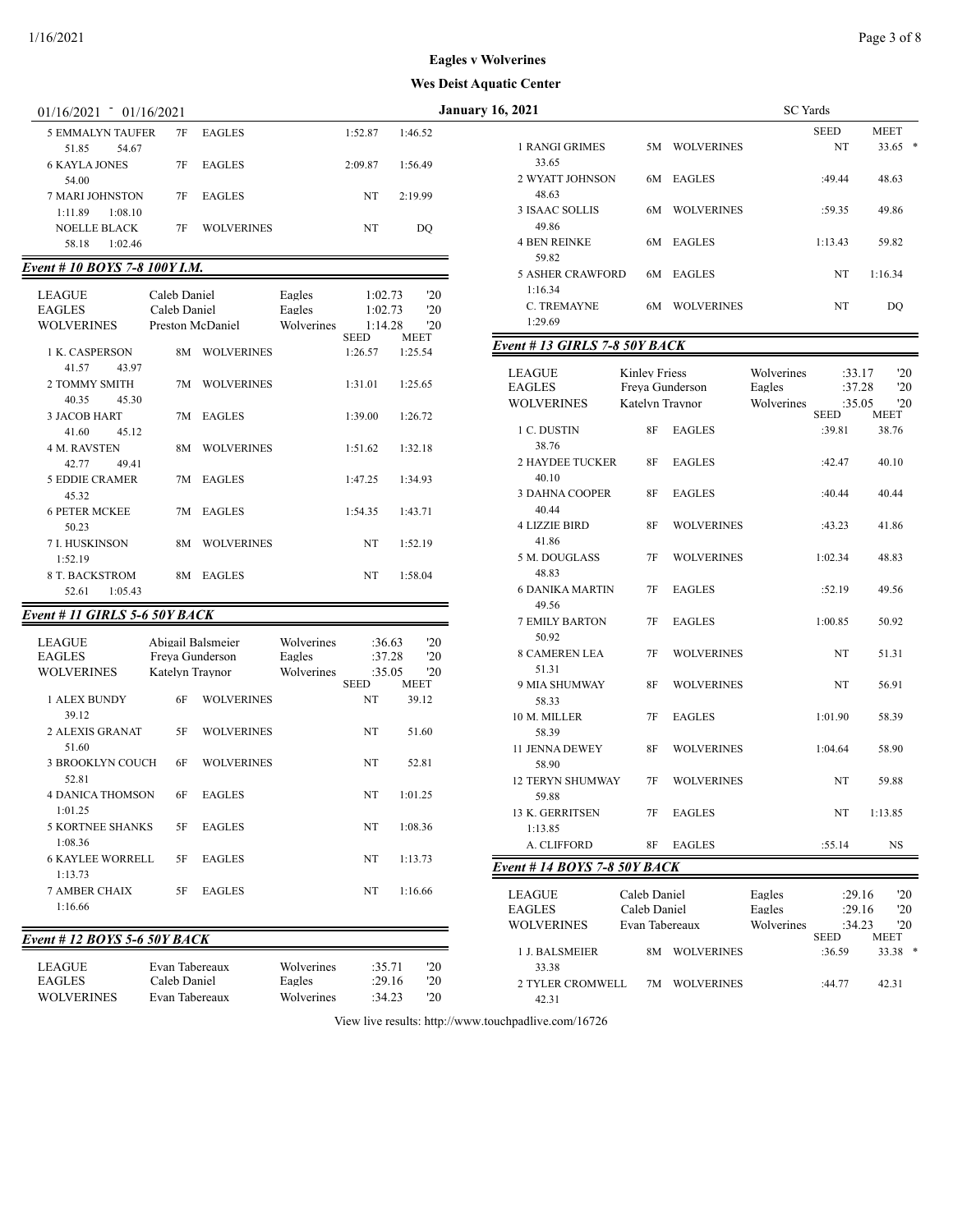| 01/16/2021<br>01/16/2021                                                                                    |                         |         |         | <b>January 16, 2021</b>                                             | <b>SC</b> Yards          |
|-------------------------------------------------------------------------------------------------------------|-------------------------|---------|---------|---------------------------------------------------------------------|--------------------------|
| <b>3 BLAIR SORENSEN</b><br>44.98                                                                            | 8M EAGLES               | NT      | 44.98   | Event # 17 GIRLS 7-8 100Y BREAST                                    |                          |
| <b>4 CARSON BYRON</b><br>46.66                                                                              | 7M WOLVERINES           | :52.73  | 46.66   | Kinley Friess<br><b>LEAGUE</b><br><b>EAGLES</b><br>Freva Gunderson  | Wolverines<br>Eagles     |
| <b>5 TEGAN THOMPSON</b><br>46.64                                                                            | 7M WOLVERINES           | :48.10  | 47.34   | <b>WOLVERINES</b><br>Katelyn Travnor                                | Wolverines<br><b>SEI</b> |
| 6 T. THOMSON<br>50.42                                                                                       | 7M EAGLES               | 1:24.06 | 50.42   | <b>1 LAURA JOHNSON</b><br><b>EAGLES</b><br>7F<br>46.03<br>50.63     | 1:3                      |
| 7 Z. BACKSTROM<br>59.11                                                                                     | 8M EAGLES               | NT      | 52.32   | 2 K. NICHOLS<br><b>WOLVERINES</b><br><b>8F</b><br>49.80<br>53.31    | 1:4                      |
| <b>8 STAS GOFRYK</b><br>1:10.97                                                                             | <b>WOLVERINES</b><br>8M | 1:03.34 | 1:05.35 | 3 LEAH COUCH<br><b>WOLVERINES</b><br>8F<br>1:04.54<br>57.60         | 2:0                      |
| 9 DEACON LABRUM<br>1:05.54                                                                                  | 7M WOLVERINES           | NT      | 1:05.54 | <b>4 JASMYN LISH</b><br><b>EAGLES</b><br>7F<br>1:12.55<br>59.21     |                          |
| <b>10 E. CRAWFORD</b><br>1:07.57                                                                            | 7M EAGLES               | NT      | 1:06.30 | 5 T. TIRRELL<br><b>WOLVERINES</b><br>8F<br>1:00.07                  |                          |
| <b>11 KALLIN STARKS</b><br>$\mu$ as $\sigma$ and $\sigma$ s $\sigma$ and $\sigma$ and $\sigma$ and $\sigma$ | 7M EAGLES               | NT      | 1:20.68 | <b>6 MARI JOHNSTON</b><br><b>EAGLES</b><br>7F<br>1:28.93<br>1:21.00 |                          |

## *Event # 15 GIRLS 5-6 100Y BREAST*

| <b>LEAGUE</b><br><b>EAGLES</b><br>WOLVERINES | Laura Johnson<br>Freva Gunderson<br>Katelyn Traynor |                   | Eagles<br>Eagles<br>Wolverines | 1:34.15<br>1:33.03<br>1:33.40 | '20<br>20<br>20        |
|----------------------------------------------|-----------------------------------------------------|-------------------|--------------------------------|-------------------------------|------------------------|
| 1 B. CASPERSON                               | 5F                                                  | <b>WOLVERINES</b> |                                | <b>SEED</b><br>NT             | <b>MEET</b><br>1:58.61 |
| 1:05.20<br>55.90<br>2 KENYA DRAPER           | 6F                                                  | <b>EAGLES</b>     |                                | NT                            | 2:01.60                |
| 55.94<br>1:05.66<br><b>3 GRACIE WARNKE</b>   | 6F                                                  | <b>EAGLES</b>     |                                | 2:48.29                       | 2:11.91                |
| 1:15.96<br>1:01.97<br><b>4 E. PERRENOUD</b>  | 6F                                                  | <b>WOLVERINES</b> |                                | NT                            | 2:13.12                |
| 1.1171<br>1:02.21<br>5 DELILA MARTIN         | 6F                                                  | <b>EAGLES</b>     |                                | NT                            | 2:19.27                |
| 2:38.46<br><b>KYLEE SHANKS</b>               | 5F                                                  | <b>EAGLES</b>     |                                | NT                            | DO                     |
| 1:34.10<br>1:22.78                           |                                                     |                   |                                |                               |                        |

## *Event # 16 BOYS 5-6 100Y BREAST*

| <b>LEAGUE</b><br><b>EAGLES</b><br><b>WOLVERINES</b> | Preston McDaniel<br>Caleb Daniel<br>Preston McDaniel |                   | Wolverines<br>Eagles<br>Wolverines | 1:22.14<br>1:11.75<br>1:22.14 | '20<br>'20<br>20 |
|-----------------------------------------------------|------------------------------------------------------|-------------------|------------------------------------|-------------------------------|------------------|
|                                                     |                                                      |                   |                                    | <b>SEED</b>                   | <b>MEET</b>      |
| 1 EVAN TAREREAUX                                    | 6M                                                   | <b>WOLVERINES</b> |                                    | 1:34.08                       | 1:37.63          |
| 45.98<br>51.65                                      |                                                      |                   |                                    |                               |                  |
| <b>2 ZAC DUSTIN</b>                                 | 5M                                                   | <b>WOLVERINES</b> |                                    | NT                            | 1:41.31          |
| 47.39<br>53.92                                      |                                                      |                   |                                    |                               |                  |
| <b>3 COLE EVANS</b>                                 | 6M                                                   | <b>EAGLES</b>     |                                    | NT                            | 1:45.22          |
| 51.10<br>54.12                                      |                                                      |                   |                                    |                               |                  |
| <b>G. CASPERSON</b>                                 | 6M                                                   | <b>WOLVERINES</b> |                                    | NT                            | DO               |
| 58.76<br>53.94                                      |                                                      |                   |                                    |                               |                  |
| <b>ANTONI GOFRYK</b>                                | 5M                                                   | <b>WOLVERINES</b> |                                    | NT                            | DO               |
| 1:08.94<br>1:23.23                                  |                                                      |                   |                                    |                               |                  |
| <b>RYKER HATHAWAY</b>                               | 5M                                                   | <b>EAGLES</b>     |                                    | NT                            | DO               |
| 1:16.14<br>1:26.89                                  |                                                      |                   |                                    |                               |                  |
| L. JOHNSON                                          | 5M                                                   | <b>EAGLES</b>     |                                    | NT                            | DO               |
| 1:10.67<br>1:22.81                                  |                                                      |                   |                                    |                               |                  |

| 16, 2021                                     |                                                     |                                        | <b>SC</b> Yards                    |                                              |                                           |
|----------------------------------------------|-----------------------------------------------------|----------------------------------------|------------------------------------|----------------------------------------------|-------------------------------------------|
| Event # 17 GIRLS 7-8 100Y BREAST             |                                                     |                                        |                                    |                                              |                                           |
| LEAGUE<br><b>EAGLES</b><br><b>WOLVERINES</b> | Kinley Friess<br>Freya Gunderson<br>Katelyn Traynor |                                        | Wolverines<br>Eagles<br>Wolverines | 1:24.95<br>1:33.03<br>1:33.40                | '20<br>'20<br>'20                         |
| 1 LAURA JOHNSON<br>46.03<br>50.63            | 7F                                                  | <b>EAGLES</b>                          |                                    | <b>SEED</b><br>1:34.15                       | <b>MEET</b><br>1:36.66                    |
| 2 K. NICHOLS<br>49.80<br>53.31               | 8F                                                  | <b>WOLVERINES</b>                      |                                    | 1:44.83                                      | 1:43.11                                   |
| 3 LEAH COUCH<br>1:04.54<br>57.60             | 8F                                                  | <b>WOLVERINES</b>                      |                                    | 2:02.19                                      | 2:02.14                                   |
| <b>4 JASMYN LISH</b><br>59.21<br>1:12.55     | 7F                                                  | <b>EAGLES</b>                          |                                    | NT                                           | 2:11.76                                   |
| 5 T. TIRRELL<br>1:00.07                      | 8F                                                  | <b>WOLVERINES</b>                      |                                    | NT                                           | 2:13.45                                   |
| 6 MARI JOHNSTON<br>1:21.00<br>1:28.93        | 7F                                                  | <b>EAGLES</b>                          |                                    | NT                                           | 2:49.93                                   |
| <b>HOPE LARSON</b><br>50.63<br>55.39         | 8F                                                  | <b>EAGLES</b>                          |                                    | 1:47.58                                      | DO                                        |
| <b>MEILLEE SEARLE</b><br>1:01.73<br>1:49.79  | 7F                                                  | <b>WOLVERINES</b>                      |                                    | NT                                           | DO                                        |
| Event # 18 BOYS 7-8 100Y BREAST              |                                                     |                                        |                                    |                                              |                                           |
| LEAGUE<br><b>EAGLES</b><br>WOLVERINES        | Jaiden Liddle<br>Caleb Daniel<br>Preston McDaniel   |                                        | Wolverines<br>Eagles<br>Wolverines | 1:12.46<br>1:11.75<br>1:22.14                | '20<br>'20<br>'20                         |
| 1 KAI DURTSCHI<br>41.37<br>47.26             | 7M                                                  | <b>WOLVERINES</b>                      |                                    | <b>SEED</b><br>1:40.23                       | <b>MEET</b><br>1:28.63                    |
| 2 ELIAS COUCH<br>44.22<br>49.10              | 8M                                                  | <b>EAGLES</b>                          |                                    | 2:16.19                                      | 1:33.32                                   |
| 3 K. CASPERSON<br>45.38<br>51.92             | 8M                                                  | <b>WOLVERINES</b>                      |                                    | 1:34.94                                      | 1:37.30                                   |
| 4 JACOB MARSHALL<br>55.69<br>1:03.35         | 7M                                                  | <b>EAGLES</b>                          |                                    | 2:03.91                                      | 1:59.04                                   |
| 5 T. BACKSTROM<br>1:05.78<br>1:10.46         | 8M                                                  | <b>EAGLES</b>                          |                                    | NT                                           | 2:16.24                                   |
| <b>6 CONNOR FOWERS</b><br>1:11.54<br>1:19.73 | 8M                                                  | <b>EAGLES</b>                          |                                    | 2:42.15                                      | 2:31.27                                   |
| M. RAVSTEN                                   | 8M                                                  | <b>WOLVERINES</b>                      |                                    | 2:01.25                                      | NS                                        |
| Event # 19 GIRLS 5-6 100Y FREE               |                                                     |                                        |                                    |                                              |                                           |
| LEAGUE<br><b>EAGLES</b><br>WOLVERINES        | Freya Gunderson                                     | Abigail Balsmeier<br>Abigail Balsmeier | Wolverines<br>Eagles<br>Wolverines | 1:09.92<br>1:11.54<br>1:09.92<br><b>SEED</b> | $20^{\circ}$<br>'20<br>'20<br><b>MEET</b> |
| 1 ALEX BUNDY<br>36.02<br>39.24               | 6F                                                  | <b>WOLVERINES</b>                      |                                    | NT                                           | 1:15.26                                   |
| 2 BROOKLYN COUCH<br>1:02.37<br>47.70         | 6F                                                  | <b>WOLVERINES</b>                      |                                    | NT                                           | 1:50.07                                   |
| 3 M. WILLCOX<br>49.05<br>1:04.04             | 6F                                                  | <b>EAGLES</b>                          |                                    | NT                                           | 1:51.99                                   |

4 KORTNEE SHANKS 5F EAGLES NT 1:58.83

View live results: http://www.touchpadlive.com/16726

54.51 1:36.31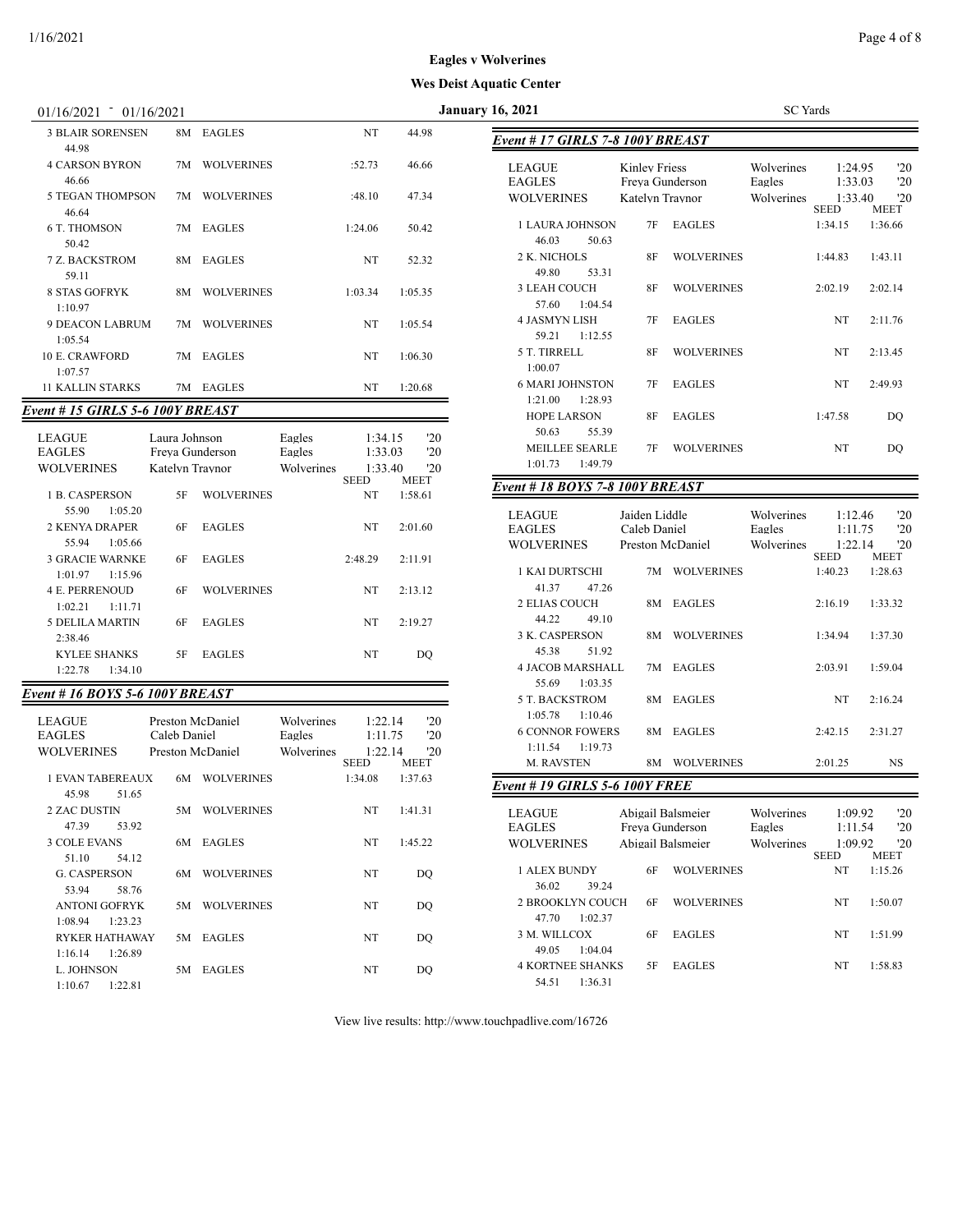| $01/16/2021 - 01/16/2021$                 |                      |                   |                      |                    |                        | <b>January 16, 2021</b>                     |                    |                   | <b>SC</b> Yards      |                          |                    |
|-------------------------------------------|----------------------|-------------------|----------------------|--------------------|------------------------|---------------------------------------------|--------------------|-------------------|----------------------|--------------------------|--------------------|
| <b>5 SHARAE JONES</b><br>57.56<br>1:14.46 | 5F                   | <b>WOLVERINES</b> |                      | NT                 | 2:11.09                | <b>14 TERYN SHUMWAY</b><br>53.73<br>1:07.03 | 7F                 | <b>WOLVERINES</b> |                      | NT                       | 1:58.93            |
| <b>6 DANICA THOMSON</b>                   | 6F                   | <b>EAGLES</b>     |                      | NT                 | 2:18.54                | A. CLIFFORD                                 | 8F                 | EAGLES            |                      | 1:35.90                  | <b>NS</b>          |
| 1:04.17<br><b>7 KAYLEE WORRELL</b>        | 5F                   | <b>EAGLES</b>     |                      | NT                 | 2:37.36                | Event # 22 BOYS 7-8 100Y FREE               |                    |                   |                      |                          |                    |
| 1:13.78<br>1:25.34                        |                      |                   |                      |                    |                        | LEAGUE                                      | Caleb Daniel       |                   | Eagles               | :55.22                   | '20                |
| Event # 20 BOYS 5-6 100Y FREE             |                      |                   |                      |                    |                        | <b>EAGLES</b>                               | Caleb Daniel       |                   | Eagles               | :55.22                   | '20                |
|                                           |                      |                   |                      |                    |                        | <b>WOLVERINES</b>                           | <b>Tyson Lords</b> |                   | Wolverines           | 1:06.24<br><b>SEED</b>   | '20<br>MEET        |
| <b>LEAGUE</b><br><b>EAGLES</b>            | Caleb Daniel         | Preston McDaniel  | Wolverines<br>Eagles | 1:01.55<br>:55.22  | '20<br>'20             | 1 J. BALSMEIER                              |                    | 8M WOLVERINES     |                      | 1:19.40                  | $1:03.00$ *        |
| <b>WOLVERINES</b>                         | <b>Tyson Lords</b>   |                   | Wolverines           | 1:06.24            | '20                    | 30.35<br>32.65<br>2 ELIAS COUCH             |                    | 8M EAGLES         |                      | 1:11.01                  | $1:03.56$ *        |
| 1 ANGIE DURTSCHI                          |                      | 5M WOLVERINES     |                      | <b>SEED</b><br>NT  | <b>MEET</b><br>1:21.59 | 30.30<br>33.26                              |                    |                   |                      |                          |                    |
| 41.80<br>43.25<br>2 ISAAC SOLLIS          |                      | 6M WOLVERINES     |                      | 1:58.16            | 1:34.25                | 3 TOMMY SMITH<br>36.63<br>39.31             |                    | 7M WOLVERINES     |                      | 1:22.78                  | 1:15.94            |
| 1:46.47                                   |                      |                   |                      |                    |                        | <b>4 TYLER CROMWELL</b>                     |                    | 7M WOLVERINES     |                      | 1:27.93                  | 1:19.41            |
| 3 WYATT JOHNSON                           |                      | 6M EAGLES         |                      | 1:44.48            | 1:38.57                | 36.05<br>43.36                              |                    |                   |                      |                          |                    |
| 46.01<br>57.88                            |                      |                   |                      |                    |                        | <b>5 TEGAN THOMPSON</b>                     |                    | 7M WOLVERINES     |                      | 1:41.07                  | 1:23.86            |
| <b>4 BEN BACZUK</b><br>1:08.08            |                      | 6M EAGLES         |                      | NT                 | 2:17.33                | 39.11<br>44.75<br><b>6 EDDIE CRAMER</b>     |                    | 7M EAGLES         |                      | 1:32.81                  | 1:25.82            |
| <b>5 BEN REINKE</b>                       |                      | 6M EAGLES         |                      | 2:41.18            | 2:19.78                | 38.33<br>47.49                              |                    |                   |                      |                          |                    |
| 1:05.68<br>1:14.10                        |                      |                   |                      |                    |                        | <b>7 TREY BARRETT</b>                       |                    | 8M WOLVERINES     |                      | 1:39.77                  | 1:25.85            |
| E. MATHEWSON                              |                      | 5M EAGLES         |                      | NT                 | <b>NS</b>              | 37.61<br>48.24                              |                    |                   |                      |                          |                    |
| <b>Event # 21 GIRLS 7-8 100Y FREE</b>     |                      |                   |                      |                    |                        | 8 I. HUSKINSON                              |                    | 8M WOLVERINES     |                      | 1:26.54                  | 1:31.98            |
|                                           |                      |                   |                      |                    |                        | 40.54<br>51.44                              |                    |                   |                      |                          |                    |
| <b>LEAGUE</b><br><b>EAGLES</b>            | <b>Kinley Friess</b> | Freya Gunderson   | Wolverines<br>Eagles | 1:03.73<br>1:11.54 | '20<br>'20             | 9 CARSON BYRON<br>44.28<br>51.74            |                    | 7M WOLVERINES     |                      | 1:35.13                  | 1:36.02            |
| <b>WOLVERINES</b>                         |                      | Abigail Balsmeier | Wolverines           | 1:09.92            | '20                    | <b>10 HUDSON PRIGGE</b>                     |                    | 8M EAGLES         |                      | NT                       | 1:37.71            |
|                                           |                      |                   |                      | <b>SEED</b>        | MEET                   | 46.81<br>52.03                              |                    |                   |                      |                          |                    |
| 1 NOELLE SHICK<br>37.15<br>40.08          |                      | 7F EAGLES         |                      | 1:23.35            | 1:17.23                | 11 T. THOMSON<br>45.68<br>1:02.74           |                    | 7M EAGLES         |                      | NT                       | 1:48.42            |
| <b>2 HAYDEE TUCKER</b>                    | 8F                   | <b>EAGLES</b>     |                      | 1:17.21            | 1:19.16                | <b>12 NATE BARRETT</b>                      |                    | 8M WOLVERINES     |                      | 2:09.26                  | 1:53.79            |
| 37.60<br>41.56<br>3 C. DUSTIN             | <b>8F</b>            | <b>EAGLES</b>     |                      | 1:31.30            | 1:21.31                | 49.61<br>1:04.18                            |                    |                   |                      |                          |                    |
| 1:21.31                                   |                      |                   |                      |                    |                        | 13 E. CRAWFORD<br>57.97                     |                    | 7M EAGLES         |                      | NT                       | 2:10.73            |
| <b>4 K. NICHOLS</b>                       | <b>8F</b>            | <b>WOLVERINES</b> |                      | 1:26.57            | 1:21.65                | <b>BLAIR SORENSEN</b>                       |                    | 8M EAGLES         |                      | NT                       | DO                 |
| 38.17<br>43.48                            |                      |                   |                      |                    |                        | 54.25<br>42.46                              |                    |                   |                      |                          |                    |
| 5 ADDI GRANAT<br>42.37<br>44.13           | 8F                   | <b>WOLVERINES</b> |                      | 1:27.39            | 1:26.50                | Event # 23 GIRLS 5-6 50Y FLY                |                    |                   |                      |                          |                    |
| <b>6 EMMALYN TAUFER</b><br>44.81<br>50.89 | 7F                   | <b>EAGLES</b>     |                      | 1:36.97            | 1:35.70                | LEAGUE                                      | Lauren Grimes      |                   | Wolverines           | :36.47                   | '20                |
| 7 KAYLA JONES<br>48.20 53.64              | 7F                   | EAGLES            |                      | NT                 | 1:41.84                | <b>EAGLES</b><br><b>WOLVERINES</b>          | Katelyn Traynor    | Freya Gunderson   | Eagles<br>Wolverines | :36.43<br>:33.91<br>SEED | '20<br>'20<br>MEET |
| 8 M. DOUGLASS<br>49.56                    | 7F                   | <b>WOLVERINES</b> |                      | NT                 | 1:45.28                | 1 A. BALSMEIER<br>31.75                     | 6F                 | <b>WOLVERINES</b> |                      | :37.33                   | $31.75$ *          |
| 9 VICTORIA NEDDO<br>48.00<br>57.45        | 7F                   | EAGLES            |                      | NT                 | 1:45.45                | 2 JULIA DANIEL<br>40.61                     | 6F                 | EAGLES            |                      | :49.09                   | 40.61              |
| <b>10 NOELLE BLACK</b>                    | 7F                   | <b>WOLVERINES</b> |                      | 1:57.31            | 1:49.11                | 3 E. PERRENOUD                              | 6F                 | <b>WOLVERINES</b> |                      | NT                       | 1:06.25            |
| 50.40<br>58.71                            |                      |                   |                      |                    |                        | <b>4 GRACIE WARNKE</b>                      | 6F                 | EAGLES            |                      | 1:15.60                  | 1:09.26            |
| 11 JENNA DEWEY<br>54.74<br>56.68          | 8F                   | <b>WOLVERINES</b> |                      | 2:04.98            | 1:51.42                | 1:09.26<br>5 M. WILLCOX                     | 6F                 | EAGLES            |                      | NT                       | 1:12.33            |
| 12 M. MILLER                              | 7F                   | EAGLES            |                      | 2:14.52            | 1:52.04                | 1:13.47                                     |                    |                   |                      |                          |                    |
| 52.43                                     |                      |                   |                      |                    |                        | <b>6 RILEE SUTTON</b>                       |                    | 6F EAGLES         |                      | NT                       | 1:18.25            |
| <b>13 HANNAH HUNTER</b><br>53.97 1:03.20  | 7F                   | <b>WOLVERINES</b> |                      | 2:04.41            | 1:57.17                | 1:18.25                                     |                    |                   |                      |                          |                    |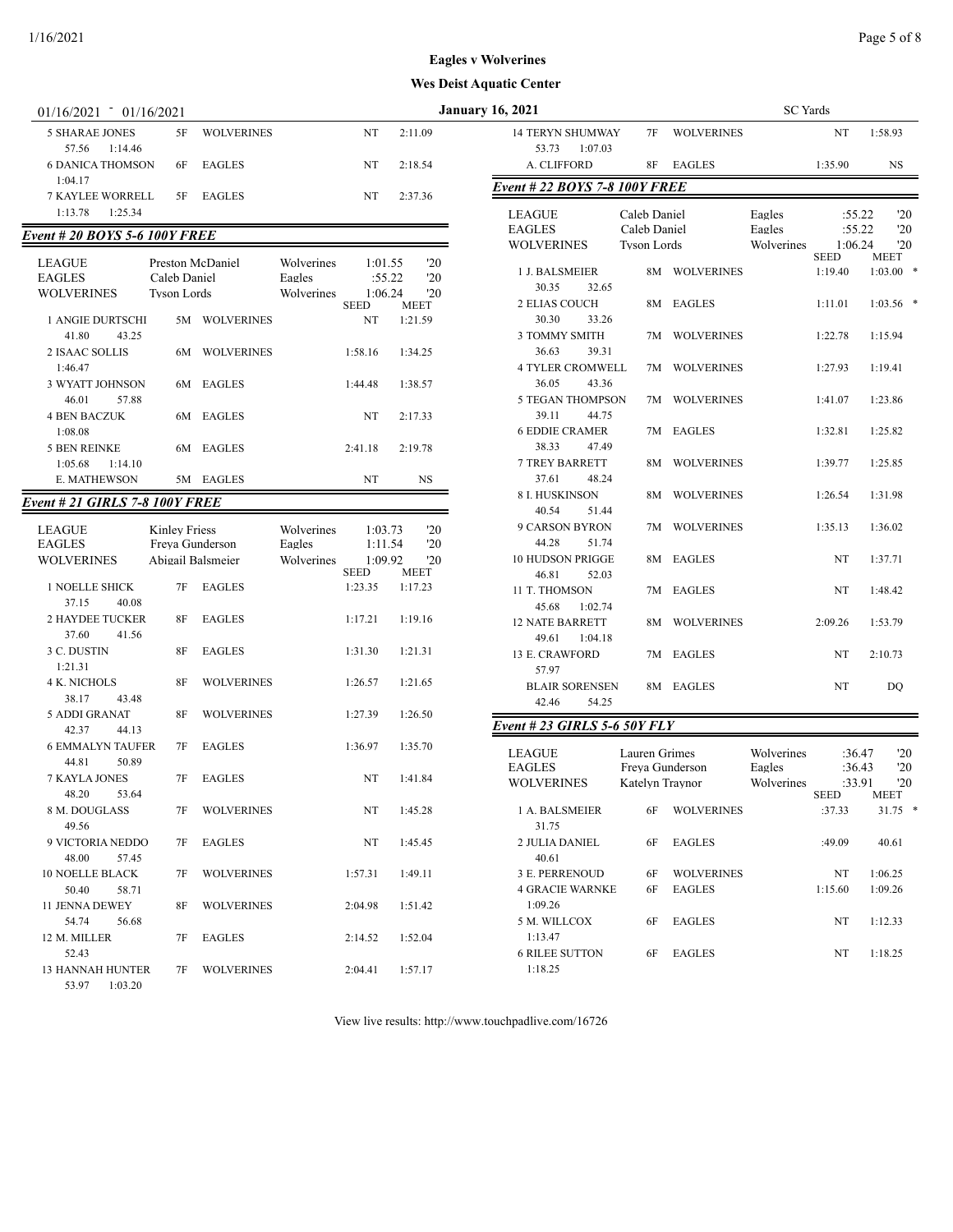| $01/16/2021 = 01/16/2021$                           |                                                  |                   |                                    |                            | Jа.                |
|-----------------------------------------------------|--------------------------------------------------|-------------------|------------------------------------|----------------------------|--------------------|
| Event # 24 BOYS 5-6 50Y FLY                         |                                                  |                   |                                    |                            |                    |
| <b>LEAGUE</b><br><b>EAGLES</b><br><b>WOLVERINES</b> | Evan Tabereaux<br>Caleb Daniel<br>Evan Tabereaux |                   | Wolverines<br>Eagles<br>Wolverines | :34.44<br>:28.31<br>:33.71 | '20<br>'20<br>20   |
| 1 RANGI GRIMES<br>33.29                             | 5M                                               | <b>WOLVERINES</b> |                                    | <b>SEED</b><br>NT          | MEET<br>33.29<br>* |
| <b>2 COLE EVANS</b><br>42.45                        | 6M                                               | <b>EAGLES</b>     |                                    | NT                         | 41.86              |
| <b>3 ZAC DUSTIN</b><br>4742                         | 5M                                               | <b>WOLVERINES</b> |                                    | NT                         | 47.42              |
| <b>4 JONAH PETERSEN</b><br>1:00.48                  | 5M                                               | <b>WOLVERINES</b> |                                    | NT                         | 53.54              |
| <b>5 RYKER HATHAWAY</b><br>1:19.99                  | 5M                                               | <b>EAGLES</b>     |                                    | NT                         | 1:19.99            |

## *Event # 25 GIRLS 7-8 50Y FLY*

| <b>LEAGUE</b><br><b>EAGLES</b><br><b>WOLVERINES</b> | Kinley Friess<br>Freva Gunderson<br>Katelyn Traynor |                   | Wolverines<br>Eagles<br>Wolverines | :31.77<br>:36.43<br>:33.91<br><b>SEED</b> | '20<br>'20<br>'20<br><b>MEET</b> |
|-----------------------------------------------------|-----------------------------------------------------|-------------------|------------------------------------|-------------------------------------------|----------------------------------|
| 1 MAHEA GRIMES                                      | 7F                                                  | <b>WOLVERINES</b> |                                    | :36.03                                    | ∗<br>34.28                       |
| 34.28<br>2 C. DUSTIN                                | 8F                                                  | <b>EAGLES</b>     |                                    | :44.88                                    | 45.12                            |
| 45.12<br><b>3 HAYDEE TUCKER</b>                     | 8F                                                  | <b>EAGLES</b>     |                                    | :43.25                                    | 49.50                            |
| 49.50<br><b>4 LIZZIE BIRD</b>                       | 8F                                                  | <b>WOLVERINES</b> |                                    | :48.50                                    | 49.93                            |
| 49.93<br><b>5 LEAH COUCH</b>                        | 8F                                                  | <b>WOLVERINES</b> |                                    | NT                                        | 53.43                            |
| 53.43<br><b>6 EMILY BARTON</b>                      | 7F                                                  | <b>EAGLES</b>     |                                    | 1:14.24                                   | 1:03.65                          |
| 1:05.70<br>7 T. TIRRELL                             | 8F                                                  | <b>WOLVERINES</b> |                                    | <b>NT</b>                                 | 1:03.85                          |
| 1:03.85<br><b>8 MARI JOHNSTON</b>                   | 7F                                                  | <b>EAGLES</b>     |                                    | 1:23.51                                   | 1:18.02                          |
| 1:18.02                                             |                                                     |                   |                                    |                                           |                                  |

## *Event # 26 BOYS 7-8 50Y FLY*

| <b>LEAGUE</b><br><b>EAGLES</b> | Caleb Daniel<br>Caleb Daniel |                   | Eagles<br>Eagles | :28.31<br>:28.23      | 20<br>'20         |  |
|--------------------------------|------------------------------|-------------------|------------------|-----------------------|-------------------|--|
| <b>WOLVERINES</b>              | Evan Tabereaux               |                   | Wolverines       | :33.71<br><b>SEED</b> | 20<br><b>MEET</b> |  |
| 1 JACOB HART<br>41.14          | 7M                           | <b>EAGLES</b>     |                  | :45.26                | 41.14             |  |
| 2 KAI DURTSCHI                 | 7M                           | <b>WOLVERINES</b> |                  | :42.35                | 42.24             |  |
| 42.24                          |                              |                   |                  |                       |                   |  |
| 3 TOMMY SMITH                  | 7M                           | <b>WOLVERINES</b> |                  | :44.35                | 42.40             |  |
| 42.40                          |                              |                   |                  |                       |                   |  |
| <b>4 K. CASPERSON</b>          | 8M                           | <b>WOLVERINES</b> |                  | :54.72                | 44.64             |  |
| 44.64                          |                              |                   |                  |                       |                   |  |
| <b>5 PETER MCKEE</b><br>52.59  | 7M                           | <b>EAGLES</b>     |                  | 1:01.37               | 52.59             |  |
|                                |                              |                   |                  |                       |                   |  |
| <b>6 HADLEY MECHAM</b>         | 8M                           | <b>WOLVERINES</b> |                  | NT                    | 1:02.01           |  |
| 1:02.01                        |                              |                   |                  |                       |                   |  |

| 01/16/2021                                                     | 01/16/2021                       |                            |                      |                       |                    |            | <b>January 16, 2021</b>                             |         |                                                     |                   | <b>SC</b> Yards                    |                                              |                                  |
|----------------------------------------------------------------|----------------------------------|----------------------------|----------------------|-----------------------|--------------------|------------|-----------------------------------------------------|---------|-----------------------------------------------------|-------------------|------------------------------------|----------------------------------------------|----------------------------------|
| ent # 24 BOYS 5-6 50Y FLY                                      |                                  |                            |                      |                       |                    |            | <b>7 JACOB MARSHALL</b><br>1:03.43                  |         |                                                     | 7M EAGLES         |                                    | :56.30                                       | 1:02.18                          |
| LEAGUE<br><b>EAGLES</b>                                        | Evan Tabereaux<br>Caleb Daniel   |                            | Wolverines<br>Eagles | :34.44<br>: 28.31     |                    | '20<br>'20 | <b>8 T. BACKSTROM</b><br>1:04.20                    |         |                                                     | 8M EAGLES         |                                    | <b>NT</b>                                    | 1:04.20                          |
| WOLVERINES                                                     | Evan Tabereaux                   |                            | Wolverines           | :33.71<br><b>SEED</b> | <b>MEET</b>        | '20        | <b>Event #27 GIRLS 5-6 100Y BACK</b>                |         |                                                     |                   |                                    |                                              |                                  |
| <b>1 RANGI GRIMES</b><br>33.29<br><b>2 COLE EVANS</b><br>42.45 |                                  | 5M WOLVERINES<br>6M EAGLES |                      | NT<br>NT              | $33.29$ *<br>41.86 |            | <b>LEAGUE</b><br><b>EAGLES</b><br><b>WOLVERINES</b> |         | Lauren Grimes<br>Freva Gunderson<br>Katelyn Traynor |                   | Wolverines<br>Eagles<br>Wolverines | 1:22.39<br>1:20.82<br>1:14.66<br><b>SEED</b> | '20<br>'20<br>'20<br><b>MEET</b> |
| <b>3 ZAC DUSTIN</b><br>47.42                                   | 5M                               | <b>WOLVERINES</b>          |                      | NT                    | 47.42              |            | <b>1 KENYA DRAPER</b><br>49.78                      | 56.19   | 6F                                                  | <b>EAGLES</b>     |                                    | NT                                           | 1:45.97                          |
| <b>4 JONAH PETERSEN</b><br>1:00.48                             | 5M                               | <b>WOLVERINES</b>          |                      | NT                    | 53.54              |            | <b>2 DELILA MARTIN</b><br>53.19                     | 57.27   | 6F                                                  | <b>EAGLES</b>     |                                    | NT                                           | 1:48.65                          |
| <b>5 RYKER HATHAWAY</b><br>1:19.99                             |                                  | 5M EAGLES                  |                      | NT                    | 1:19.99            |            | <b>3 ALEXIS GRANAT</b><br>50.68                     | 58.49   | 5F                                                  | <b>WOLVERINES</b> |                                    | NT                                           | 1:49.17                          |
| ent # 25 GIRLS 7-8 50Y FLY                                     |                                  |                            |                      |                       |                    |            | <b>4 BROOKLYN COUCH</b><br>57.65                    | 1:03.56 | 6F                                                  | <b>WOLVERINES</b> |                                    | <b>NT</b>                                    | 2:01.21                          |
| LEAGUE<br><b>EAGLES</b>                                        | Kinley Friess<br>Freva Gunderson |                            | Wolverines<br>Eagles | :31.77<br>:36.43      |                    | '20<br>'20 | <b>5 SHARAE JONES</b><br>1:02.33                    | 1:12.54 | 5F                                                  | <b>WOLVERINES</b> |                                    | NT                                           | 2:14.87                          |
| WOLVERINES                                                     | Katelyn Traynor                  |                            | Wolverines           | :33.91<br><b>SEED</b> | <b>MEET</b>        | '20        | <b>6 DANICA THOMSON</b><br>1:06.12                  | 1:15.45 | 6F                                                  | <b>EAGLES</b>     |                                    | NT                                           | 2:20.27                          |
| 1 MAHEA GRIMES<br>34.28                                        | 7F                               | <b>WOLVERINES</b>          |                      | :36.03                | $34.28$ *          |            | <b>7 KYLEE SHANKS</b><br>1:21.44                    | 1:28.95 | 5F                                                  | <b>EAGLES</b>     |                                    | NT                                           | 2:50.39                          |
| 2 C. DUSTIN<br>45.12                                           | 8F                               | <b>EAGLES</b>              |                      | :44.88                | 45.12              |            | Event # 28 BOYS 5-6 100Y BACK                       |         |                                                     |                   |                                    |                                              |                                  |

| <b>LEAGUE</b><br><b>EAGLES</b><br><b>WOLVERINES</b>          | Evan Tabereaux<br>Caleb Daniel<br>Evan Tabereaux |                   | Wolverines<br>Eagles<br>Wolverines | 1:15.23<br>1:00.85<br>1:15.23 | '20<br>'20<br>20       |
|--------------------------------------------------------------|--------------------------------------------------|-------------------|------------------------------------|-------------------------------|------------------------|
| 1 EVAN TAREREAUX                                             | 6М                                               | <b>WOLVERINES</b> |                                    | <b>SEED</b><br>1:15.23        | <b>MEET</b><br>1:18.59 |
| 37.87<br>40.72<br>2 G. CASPERSON                             | 6М                                               | <b>WOLVERINES</b> |                                    | NT                            | 1:31.52                |
| 47.89<br>43.63<br><b>3 BEN BACZUK</b>                        | 6М                                               | <b>EAGLES</b>     |                                    | 2:38.10                       | 2:15.09                |
| 1:33.10<br>1:06.05<br><b>4 L. JOHNSON</b>                    | 5M                                               | <b>EAGLES</b>     |                                    | <b>NT</b>                     | 2:29.28                |
| 1:17.98<br>1:11.30                                           |                                                  |                   |                                    |                               |                        |
| <b>5 C. TREMAYNE</b><br>1:38.38<br>1:25.36                   | 6М                                               | <b>WOLVERINES</b> |                                    | <b>NT</b>                     | 3:01.28                |
| <b>E. MATHEWSON</b><br><b>Event # 29 GIRLS 7-8 100Y BACK</b> | 5M                                               | <b>EAGLES</b>     |                                    | NT                            | <b>NS</b>              |
|                                                              |                                                  |                   |                                    |                               |                        |

| LEAGUE<br><b>EAGLES</b> |                       |    | Katelyn Traynor<br>Freva Gunderson | Wolverines<br>Eagles | 1:16.70<br>1:20.82     | '20<br>'20         |   |
|-------------------------|-----------------------|----|------------------------------------|----------------------|------------------------|--------------------|---|
|                         | <b>WOLVERINES</b>     |    | Katelyn Traynor                    | Wolverines           | 1:14.66<br><b>SEED</b> | '20<br><b>MEET</b> |   |
|                         | 1 MAHEA GRIMES        | 7F | <b>WOLVERINES</b>                  |                      | 1:20.70                | 1:18.47            | ∗ |
|                         | 37.29<br>41.18        |    |                                    |                      |                        |                    |   |
|                         | 2 LAURA JOHNSON       | 7F | <b>EAGLES</b>                      |                      | 1:23.69                | 1:20.55            | ∗ |
|                         | 38.79<br>41.76        |    |                                    |                      |                        |                    |   |
|                         | 3 JASMYN LISH         | 7F | <b>EAGLES</b>                      |                      | 1:36.11                | 1:29.00            |   |
|                         | 48.51<br>40.49        |    |                                    |                      |                        |                    |   |
|                         | <b>4 NOELLE SHICK</b> | 7F | <b>EAGLES</b>                      |                      | 1:38.10                | 1:31.65            |   |
|                         | 43.91<br>47.74        |    |                                    |                      |                        |                    |   |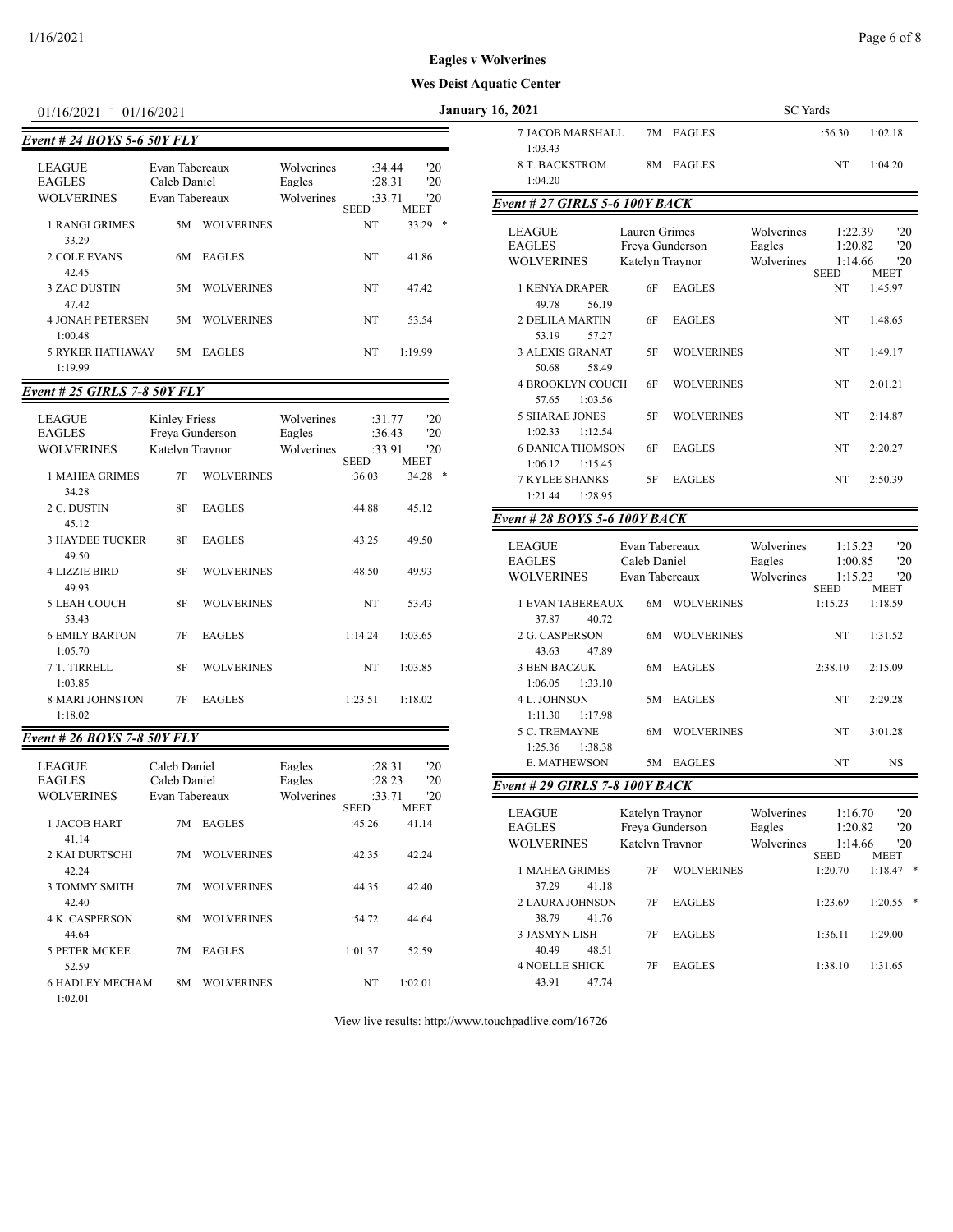| 01/16/2021<br>01/16/2021                    |    |                   |         |         | <b>January 16, 2021</b>                                                                    | <b>SC</b> Yards |
|---------------------------------------------|----|-------------------|---------|---------|--------------------------------------------------------------------------------------------|-----------------|
| <b>5 DAHNA COOPER</b><br>43.11<br>52.60     | 8F | <b>EAGLES</b>     | 1:44.40 | 1:35.71 | <b>WOLVERINES</b><br>1 A. BALSMEIER<br>6F<br>38.69                                         | :4              |
| <b>6 MIA SHUMWAY</b><br>51.40<br>1:01.90    | 8F | <b>WOLVERINES</b> | NT      | 1:51.93 | 2 JULIA DANIEL<br>EAGLES<br>6F<br>42.97                                                    | :4              |
| <b>7 CAMEREN LEA</b><br>52.22<br>1:01.25    | 7F | <b>WOLVERINES</b> | NT      | 1:53.47 | 3 B. CASPERSON<br><b>WOLVERINES</b><br>5F<br>1:01.01                                       |                 |
| <b>8 HANNAH HUNTER</b><br>59.74<br>1:05.46  | 7F | <b>WOLVERINES</b> | 2:12.63 | 2:04.25 | <b>4 RILEE SUTTON</b><br><b>EAGLES</b><br>6F<br>1:07.33                                    | 1:1             |
| <b>9 NOELLE BLACK</b><br>59.37<br>1:08.61   | 7F | <b>WOLVERINES</b> | 2:20.01 | 2:07.98 | <b>5 KORTNEE SHANKS</b><br><b>EAGLES</b><br>5F<br>1:18.37                                  |                 |
| 10 M. MILLER<br>1:03.12<br>1:07.53          | 7F | EAGLES            | 2:19.13 | 2:10.65 | <b>AMBER CHAIX</b><br>5F<br>EAGLES<br>1:17.15                                              |                 |
| <b>11 TERYN SHUMWAY</b><br>59.64<br>1:13.36 | 7F | <b>WOLVERINES</b> | NT      | 2:13.00 | Event # 32 BOYS 5-6 50Y BREAST                                                             |                 |
| 12 B. BAILEY<br>1:04.42<br>1:12.20          | 7F | <b>EAGLES</b>     | 2:35.14 | 2:16.62 | Wolverines<br><b>LEAGUE</b><br>Preston McDaniel<br><b>EAGLES</b><br>Caleb Daniel<br>Eagles |                 |
| 13 K. GERRITSEN<br>1:18.43<br>1:21.28       | 7F | <b>EAGLES</b>     | NT      | 2:39.71 | Wolverines<br><b>WOLVERINES</b><br><b>Tyson Lords</b>                                      | <b>SEI</b>      |
| <b>MARI JOHNSTON</b>                        | 7F | EAGLES            | 2:33.57 | DQ      | 1 RANGI GRIMES<br><b>WOLVERINES</b><br>5M<br>41.23                                         |                 |
| Event # 30 BOYS 7-8 100Y BACK               |    |                   |         |         | <b>2 JONAH PETERSEN</b><br>5M WOLVERINES                                                   |                 |
|                                             |    |                   |         |         |                                                                                            |                 |

| <b>LEAGUE</b>                   | Caleb Daniel                   |                   | Eagles            | 1:00.85                | '20                |
|---------------------------------|--------------------------------|-------------------|-------------------|------------------------|--------------------|
| <b>EAGLES</b>                   | Caleb Daniel                   |                   | Eagles            | 1:00.85                | '20                |
| <b>WOLVERINES</b>               | Evan Tabereaux                 |                   | Wolverines        | 1:15.23<br><b>SEED</b> | '20<br><b>MEET</b> |
| 1 J. BALSMEIER                  | 8M                             | <b>WOLVERINES</b> |                   | 1:23.05                | 1:14.16<br>∗       |
| 36.61<br>37.55                  |                                |                   |                   |                        |                    |
| <b>2 ELIAS COUCH</b>            | 8M                             | <b>EAGLES</b>     |                   | 1:34.81                | 1:23.60            |
| 39.37<br>44.23                  |                                |                   |                   |                        |                    |
| <b>3 PETER MCKEE</b>            | 7M                             | <b>EAGLES</b>     |                   | 2:18.44                | 1:42.07            |
| 50.42<br>58.91                  |                                |                   |                   |                        |                    |
| <b>4 EDDIE CRAMER</b>           | 7M                             | <b>EAGLES</b>     |                   | 2:03.14                | 1:48.93            |
| 53.99<br>1:03.78                |                                |                   |                   |                        |                    |
| <b>5 TEGAN THOMPSON</b>         | 7M                             | <b>WOLVERINES</b> |                   | 1:52.61                | 1:49.65            |
| 49.89<br>59.76                  |                                |                   |                   |                        |                    |
| <b>6 TREY BARRETT</b>           | 8M                             | <b>WOLVERINES</b> |                   | 1:52.85                | 1:49.71            |
| 50.98<br>58.73                  |                                |                   |                   |                        |                    |
| <b>7 CARSON BYRON</b>           | 7M                             | <b>WOLVERINES</b> |                   | 1:47.87                | 1:50.37            |
| 52.95<br>1:00.07                |                                |                   |                   |                        |                    |
| <b>8 HUDSON PRIGGE</b>          | 8M                             | <b>EAGLES</b>     |                   | NT                     | 1:55.89            |
| 52.00<br>1:03.89                |                                |                   |                   |                        |                    |
| <b>9 DEACON LABRUM</b>          | 7M                             | <b>WOLVERINES</b> |                   | NT                     | 2:17.00            |
| 1:04.79<br>1:14.10              |                                |                   |                   |                        |                    |
| <b>10 CONNOR FOWERS</b>         | 8M                             | <b>EAGLES</b>     |                   | 2:44.06                | 2:22.15            |
| 1:07.71<br>1:14.44              |                                |                   |                   |                        |                    |
| <b>11 NATE BARRETT</b>          | 8M                             | <b>WOLVERINES</b> |                   | 2:23.02                | 2:27.00            |
| 1:07.01<br>1:19.99              |                                |                   |                   |                        |                    |
| 12 E. CRAWFORD                  | 7M                             | <b>EAGLES</b>     |                   | NT                     | 2:31.19            |
| 1:12.38<br>1:19.55              |                                |                   |                   |                        |                    |
| Event # 31 GIRLS 5-6 50Y BREAST |                                |                   |                   |                        |                    |
|                                 |                                |                   |                   |                        | '20                |
| <b>LEAGUE</b><br><b>EAGLES</b>  | Vennis Bell<br>Freva Gunderson |                   | Dragons<br>Eagles | :43.58<br>:41.26       | '20                |
| <b>WOLVERINES</b>               | Abigail Balsmeier              |                   | Wolverines        | :43.49                 | '20                |
|                                 |                                |                   |                   |                        |                    |

WOLVERINES Abigail Balsmeier Wolverines :43.49 '20 SEED MEET

| 16, 2021                              |                                    |                   | <b>SC</b> Yards                    |                            |                   |
|---------------------------------------|------------------------------------|-------------------|------------------------------------|----------------------------|-------------------|
| 1 A. BALSMEIER<br>38.69               | 6F                                 | <b>WOLVERINES</b> |                                    | :43.49                     | 38.69             |
| 2 JULIA DANIEL<br>42.97               | 6F                                 | <b>EAGLES</b>     |                                    | :48.21                     | 42.97             |
| 3 B. CASPERSON<br>1:01.01             | 5F                                 | <b>WOLVERINES</b> |                                    | NT                         | 52.90             |
| <b>4 RILEE SUTTON</b><br>1:07.33      | 6F                                 | <b>EAGLES</b>     |                                    | 1:11.07                    | 1:07.33           |
| <b>5 KORTNEE SHANKS</b><br>1:18.37    | 5F                                 | <b>EAGLES</b>     |                                    | NT                         | 1:18.37           |
| <b>AMBER CHAIX</b><br>1:17.15         | 5F                                 | <b>EAGLES</b>     |                                    | NT                         | DQ                |
| Event # 32 BOYS 5-6 50Y BREAST        |                                    |                   |                                    |                            |                   |
| LEAGUE<br><b>EAGLES</b><br>WOLVERINES | Caleb Daniel<br><b>Tyson Lords</b> | Preston McDaniel  | Wolverines<br>Eagles<br>Wolverines | :36.82<br>:33.04<br>:39.94 | '20<br>'20<br>'20 |
|                                       |                                    |                   |                                    | SEED                       | MEET              |
| 1 RANGI GRIMES<br>41.23               | 5M                                 | <b>WOLVERINES</b> |                                    | NT                         | 41.23             |
| <b>2 JONAH PETERSEN</b><br>47.03      | 5M                                 | <b>WOLVERINES</b> |                                    | NT                         | 47.03             |
| <b>3 ANGIE DURTSCHI</b><br>47.30      | 5M                                 | <b>WOLVERINES</b> |                                    | NT                         | 47.30             |
| <b>4 WYATT JOHNSON</b><br>1:05.39     | 6M                                 | <b>EAGLES</b>     |                                    | 1:15.60                    | 1:05.39           |
| <b>5 BEN REINKE</b><br>1:12.15        | 6M                                 | <b>EAGLES</b>     |                                    | NT                         | 1:08.76           |
| <b>6 ANTONI GOFRYK</b><br>1:31.44     | 5M                                 | <b>WOLVERINES</b> |                                    | NT                         | 1:14.79           |
| <b>7 ASHER CRAWFORD</b><br>1:35.34    | 6M                                 | <b>EAGLES</b>     |                                    | NT                         | 1:30.48           |
| Event # 33 GIRLS 7-8 50Y BREAST       |                                    |                   |                                    |                            |                   |
| LEAGUE                                | <b>Kinley Friess</b>               |                   | Wolverines                         | :38.13                     | '20               |
| <b>EAGLES</b>                         |                                    | Freya Gunderson   | Eagles                             | :41.26                     | '20               |
| <b>WOLVERINES</b>                     |                                    | Abigail Balsmeier | Wolverines                         | :43.49<br><b>SEED</b>      | '20<br>MEET       |
| 1 LIZZIE BIRD<br>49.70                | 8F                                 | <b>WOLVERINES</b> |                                    | :47.27                     | 49.70             |
| 2 HOPE LARSON<br>51.71                | 8F                                 | <b>EAGLES</b>     |                                    | NT                         | 51.71             |
| 3 ADDI GRANAT<br>53.65                | 8F                                 | <b>WOLVERINES</b> |                                    | :57.38                     | 53.65             |
| <b>4 DANIKA MARTIN</b><br>54.03       | 7F                                 | <b>EAGLES</b>     |                                    | 1:04.10                    | 54.03             |
| <b>5 EMILY BARTON</b><br>57.80        | 7F                                 | <b>EAGLES</b>     |                                    | NT                         | 57.80             |
| <b>6 KAYLA JONES</b><br>1:03.42       | 7F                                 | <b>EAGLES</b>     |                                    | 1:04.49                    | 59.79             |
| <b>7 MEILLEE SEARLE</b><br>1:02.44    | 7F                                 | <b>WOLVERINES</b> |                                    | NT                         | 1:00.57           |
| 8 T. TIRRELL<br>1:00.66               | 8F                                 | <b>WOLVERINES</b> |                                    | 1:06.32                    | 1:00.66           |

*Event # 34 BOYS 7-8 50Y BREAST*